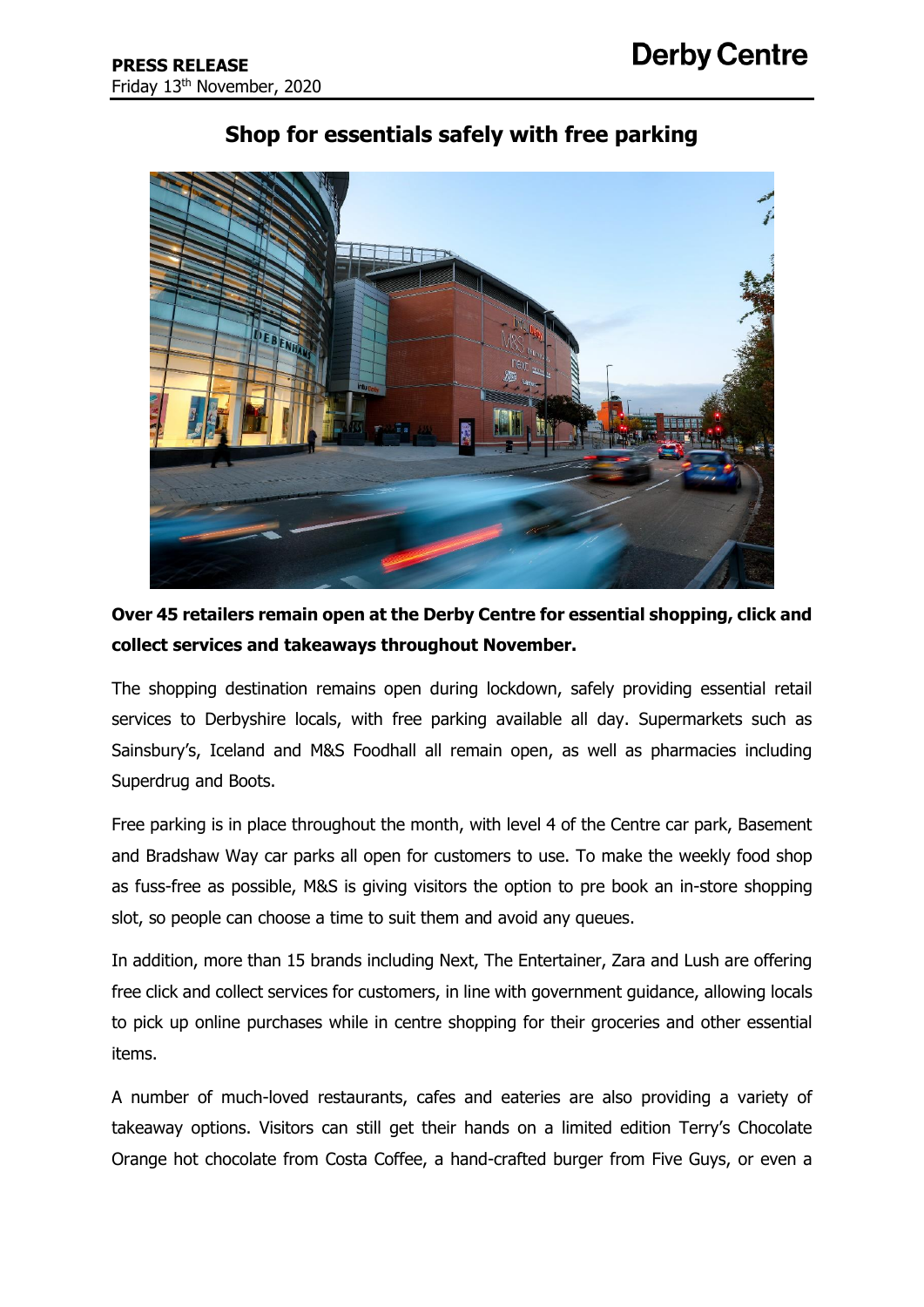delicious dinner from Zizzi or Wagamama, available for either collection or home delivery via Deliveroo.

There are a number of safety measures in place across the centre, with staff on standby to help manage footfall, the requirement to wear face coverings throughout, enhanced cleaning regimes across all visitor touch points, as well as hand sanitising stations.

Adam Tamsett, general manager at the Derby Centre, commented: "We're pleased that we're still able to remain open for essential retailers to help provide important services to the Derbyshire community, as well as see the addition of click and collect services and takeaway offerings, to help locals make more of their essential trips to the centre.

"Our centre has and always will be at the heart of the Derbyshire community, so we're here for locals during these difficult times and will continue to serve shoppers safely over the coming weeks."

For a full list of the retailers open at the Derby Centre and for information on the safety and hygiene measures in-place at the centre, please visit [www.derbycentre.co.uk.](file:///C:/Users/User/AppData/Local/Microsoft/Windows/INetCache/Content.Outlook/3NBK1DRL/www.derbycentre.co.uk)

### **ENDS**

For all press enquiries, please contact Rewired PR on [DerbyCentre@rewiredpr.com,](mailto:DerbyCentre@rewiredpr.com) or:

| <b>Ely Price</b>    | Ely@rewiredpr.com    |
|---------------------|----------------------|
| <b>Grace Coniry</b> | Grace@rewiredpr.com  |
| Sophie Rashley      | Sophie@rewiredpr.com |

## **Notes to editors**

Stores open for essentials\*:

- Boots
- Holland and Barrett
- Home Bargains
- Iceland
- Marks and Spencer
- Poundland
- Pure Electric
- Ryman
- Sainsbury's
- **Superdrug**
- Vision Express
- WH Smith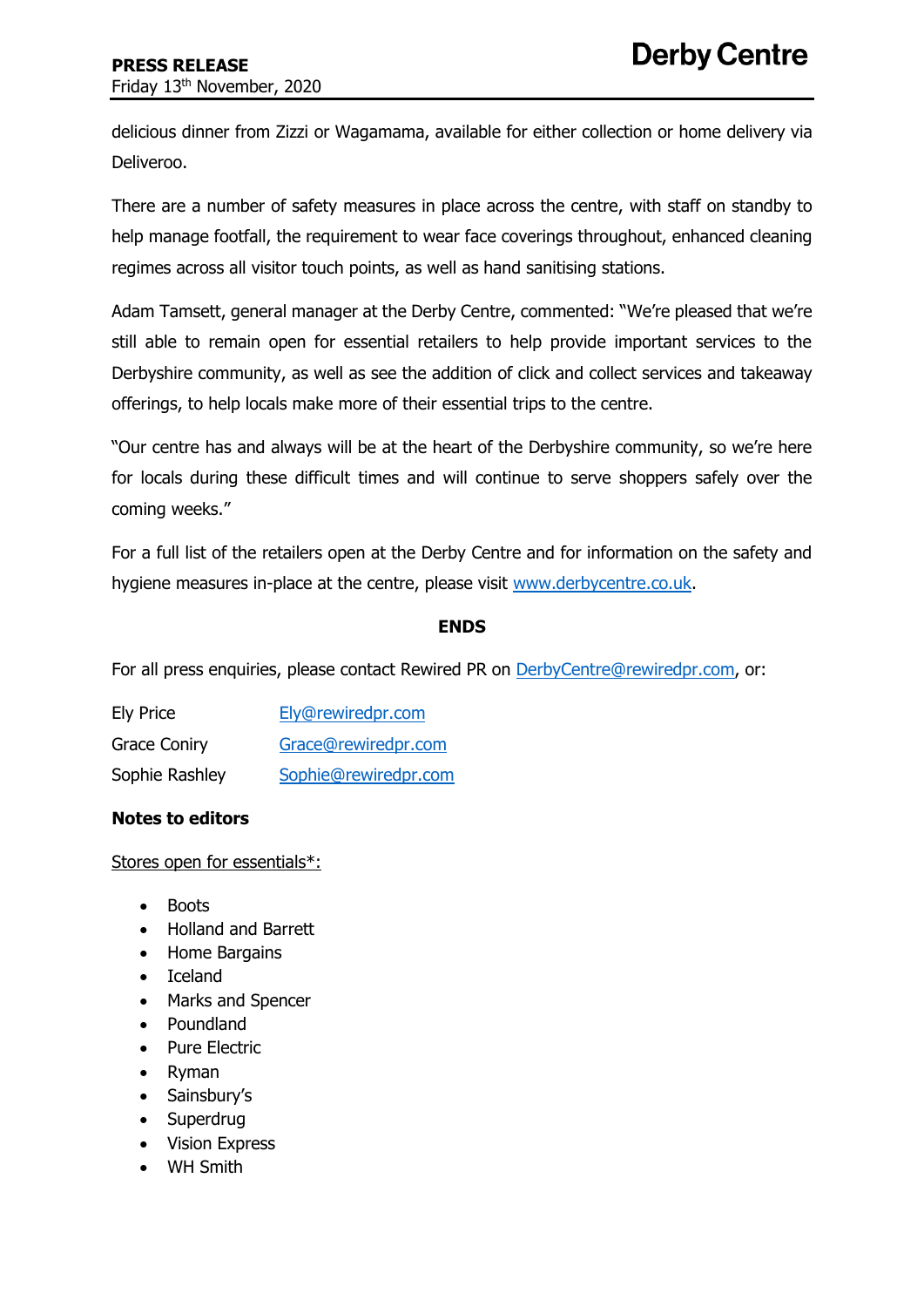• Wilko

Stores open for click and collect\*:

- Castle Fine Art
- CEX
- Design 44
- Eurochange
- Ernest Jones
- Game  $10^{th}$  and  $19^{th}$  November only
- KRCS
- Lakeland
- Love Aroma
- Lush
- Max Spielmann
- Next
- The Entertainer
- The Fragrance Shop
- The Perfume Shop
- Whitewall Gallery
- Zara

## Restaurants, cafes and eateries open for takeaway\*:

- 40 Degrees Cha
- BB's
- Birds
- Costa Coffee
- Five Guys
- GDK
- Greggs
- Heavenly Desserts
- Krispy Kreme
- Rikshaw Urban Indian Kitchen
- Starbucks
- Subway
- Tasty Plaice
- Wagamama
- Yangtze
- Zizzi

\*Subject to change, please visi[t www.derbycentre.co.uk](http://www.derbycentre.co.uk/) for the latest list and information.

## **About the Derby Centre**

Derby Centre offers a very attractive and high quality environment with over 200 retailers including Next, Zara, H&M, M&S, Hobbs, Hugo Boss, Whistles, The Disney Store, Lush and